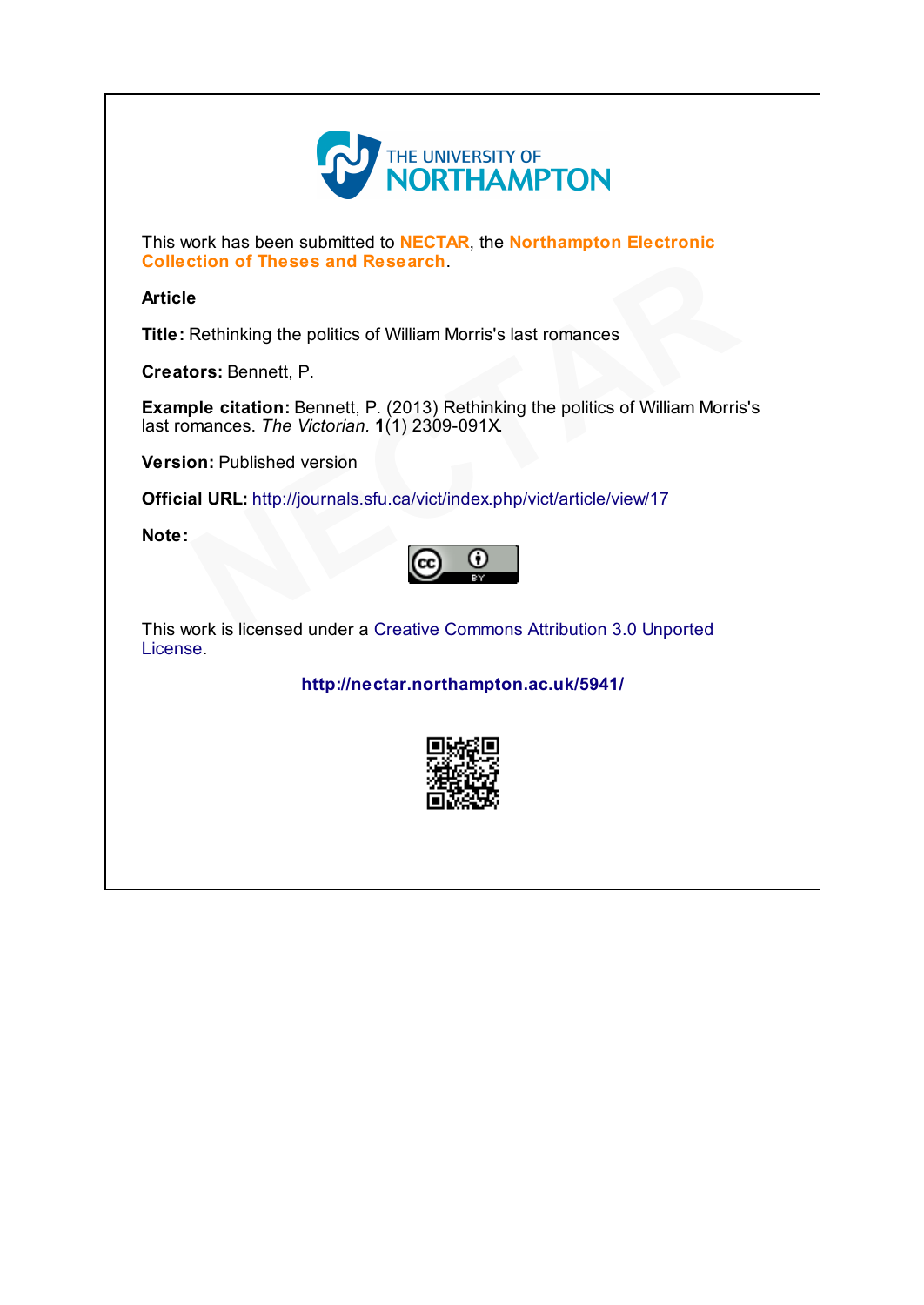

Title of Paper: **Rethinking the Politics of William Morris's Last Romances**  Author: Dr. Phillippa Rachael Bennett Affiliation: University of Northampton Section: Articles Date of Publication: August, 2013 Issue: Volume 1, Number 1

Abstract:

In the summer of 1872 William Morris abandoned his attempt to write a novel, claiming in a letter to Louisa Baldwin that it was 'a specimen of how not to do it', being 'nothing but landscape and sentiment'. My article proposes that Morris's rejection of the novel as an unsuitable mode of expression for his own literary and artistic aspirations was also a rejection of what he perceived to be an essentially bourgeois literary form. Instead, Morris found in the literary romance a far more effective vehicle for conveying both his artistic and political ideals as reflected in his own term for *News from Nowhere*, a classic literary utopia which Morris nonetheless preferred to call a 'utopian romance'. This article will argue that Morris's choice of the romance mode was itself a political act which rejected the hegemony of the novel as the dominant Victorian prose form, whilst demonstrating how, in his very last narratives, Morris adapted the romance to suit his own political ends as a revolutionary socialist.

An extended version of this article will form a chapter in *'To Build a Shadowy Isle of Bliss': William Morris's Radicalism and the Embodiment of Dreams*, edited by Paul Leduc Browne and Michelle Weinroth, to be published by McGill-Queen's University Press in 2014.

Keywords: Lectures, Literature, Novel, Politics, Radical, Revolution, Romance,

Socialism, Victorian, William Morris

Author Bio:

Phillippa Bennett is a Senior Lecturer in English at the University of Northampton, specializing in Victorian Literature. She is co-editor of *William Morris in the Twenty-First Century* (Peter Lang 2010) and has published several scholarly articles on William Morris. She is currently working on a full-length study of Morris's last romances.

Author email: phillippa.bennett@northampton.ac.uk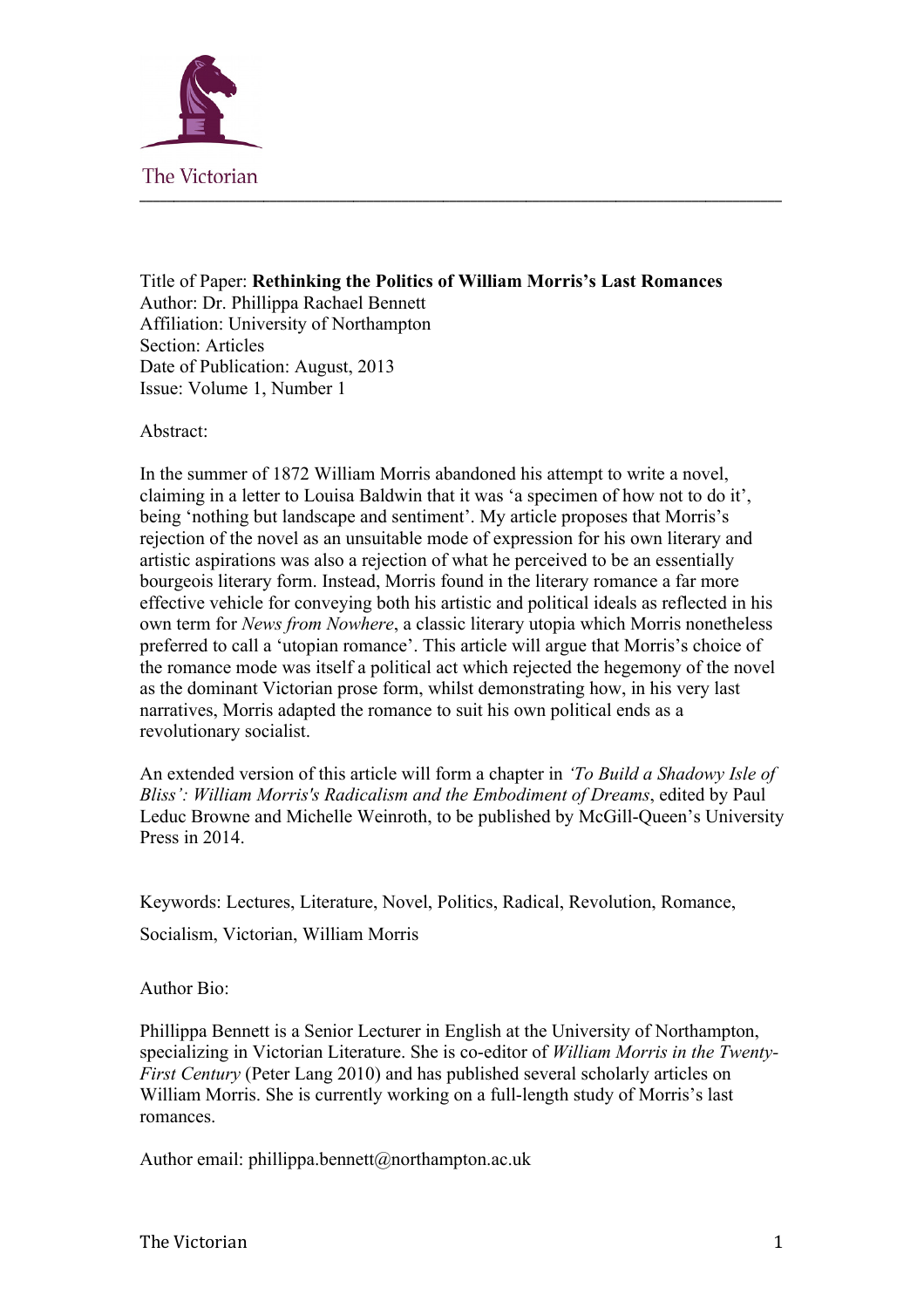

In June 1872 William Morris sent his 'abortive novel' to Louisa Baldwin, apologizing: 'it is just a specimen of how not to do it, and there is no more to be said thereof: 'tis nothing but landscape and sentiment: which thing won't do'. This was to be Morris's first and last attempt at writing a novel, for he concluded his letter: 'so there's an end of my novel writing I fancy, unless the world turns topsides under some day' (Kelvin 1: 162). It may seem surprising that a man with such literary ability who, in other areas of his life, demonstrated such commitment and perseverance, would abandon novel writing altogether on the basis of one slight and supposedly unsuccessful attempt. A clue might be found, however, in the words of the protagonist of one of Morris's own early stories, 'Frank's Sealed Letter' (1856), who claims: 'I could soon find out whether a thing were possible or not to me; then if it were not I threw it away for ever, never thought of it again; no regret, no longing for that; it was past and over to me' (*Works* 1: 309). Morris certainly did not appear to regret unduly his 'failure' as a novelist; in earlier years he had similarly discovered that he was not cut out to be a clergyman, an architect or a painter, and none of these revelations had a detrimental effect on his future work as an artist, writer and businessman. As the protagonist goes on to say in 'Frank's Sealed Letter': 'But if it were possible, and I made up my mind to do it, then and there I began it, and in due time finished it, turning neither to the right hand nor to the left till it was done' (*Works* 1: 309). If Morris abandoned one thing, it was because he saw something better suited to his needs and abilities, and one need look no further than the success of Morris and Co. or the time and energy Morris dedicated to the Socialist movement to find evidence of his commitment and perseverance to something he believed was 'possible'.

Morris's decision to abandon novel writing is interesting however not because it indicates a perceived lack of ability but because of what it tells us about Morris's inclinations and motivations as a writer and about how these were influenced by his commitment to Socialism in the 1880s and 1890s. If Morris felt unable to write a novel in the 1870s, by the 1880s and 1890s the novel was unable to satisfy his own needs as a writer and a Socialist, necessitating the choice of what he believed to be a more dynamic and relevant mode of writing in both literary and political terms. In adopting the romance as a model for the stories he wrote in the last few years of his life, Morris found a more relevant and inclusive means of expressing what most interested and concerned him as a writer and a Socialist. A number of critics have tackled the undoubtedly thorny problem of interpreting the last romances as Socialist narratives, and it is not my intention to rehash these arguments here. My aim in this essay is rather to show how, in these final works, Morris was less concerned with demonstrating general Socialist principles in practice than with exploring the nature and challenges of political activism and defining the values that underpinned his personal engagement with, and commitment to, the Socialist movement. Examining the romances in this way offers an alternative and less restrictive means of accounting for them as narratives written at the end of Morris's most active Socialist period, and, more importantly, enables us to understand these works not merely as literary reflections of Morris's Socialism but as an integral element of his political praxis.

Before considering the specific aspects of Morris's final stories that support such an interpretation, it is worth considering briefly why Morris, as writer and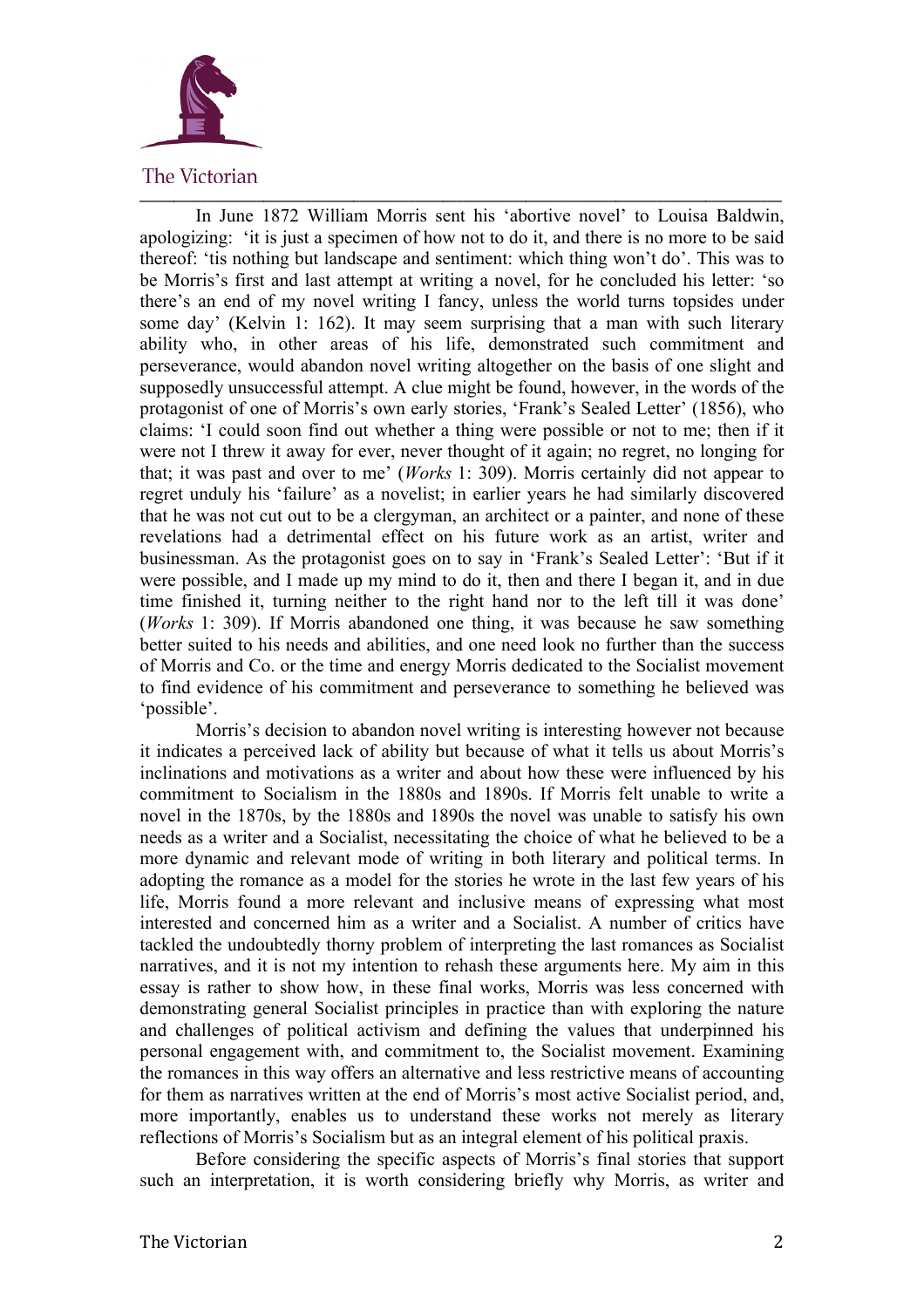

Socialist, evidently found the romance a more amenable form than the novel. As a reader Morris was by no means averse to the novel. In his list of favourite books submitted by request to the *Pall-Mall Gazette* in 1886 there is a section on 'Modern Fiction' which includes Daniel Defoe, Dumas the elder, Victor Hugo and George Borrow, and in a marginal note Morris asserts: 'I should like to say here that I yield to no-one [...] in my love and admiration for Scott; also that to my mind of the novelists of our generation Dickens is immeasurably ahead' (Kelvin 2: 517). Nonetheless, the list of novels and novelists Morris considered worthy of attention is notably select in an age when the realist novel held such a dominant place in literary culture. Indeed, Morris appeared to find the subject matter of many contemporary novels at best uninspiring and at worst inflected with bourgeois capitalist ideology. In his 1888 lecture 'The Society of the Future' he bemoans the fact that the literary critics of the day spent their time 'elevating mere rhetorical word-spinners and hunters of introspection above such masters of life as Scott and Dickens', whilst anticipating how, in a post-revolutionary future, the new society 'will no longer be able to have novels relating the troubles of a middle-class couple in their struggle towards social uselessness, because the material for such literary treasures will have passed away' (*Artist* 2: 464-65). Morris re-expressed this contempt for the content of many contemporary novels even more vehemently in *News from Nowhere* (1890) when Ellen rebukes her grandfather for his interest in 'the books of the past days' – a clear reference to the nineteenth-century novel – noting how invariably:

towards the end of the story we must be contented to see the hero and heroine living happily in an island of bliss on other people's troubles; and that after a long series of sham troubles (or mostly sham) of their own making, illustrated by dreary introspective nonsense about their feelings and aspirations and all the rest of it (*Works* 16: 149, 151).

The stories of most interest to the Nowherians instead appear to be those that adorn the walls of the Bloomsbury dining hall where Guest sits down to eat with Old Hammond, stories 'full of incident' with subjects 'taken from queer old-world myths and imaginations' (*Works* 16: 100). Such stories appealed to Morris as much as to the citizens of Nowhere, and they were not the stories being told by the nineteenthcentury novel.

If Morris as reader thus had very real reservations about many of the novels being written in his era, as a writer he was unable to conform to the constraints of the realist narrative and, more pertinently, what he regarded as its political complacency. This was something which had perhaps already become clear to him when he abandoned his writing of what is now known as *The Novel on Blue Paper*, but which his later commitment to Socialism clarified and confirmed. Critics including Carole Silver, Patrick Brantlinger and James Buzard have discussed Morris's rejection of the novel as an essentially bourgeois form, Brantlinger and Buzard both, for different reasons, describing *News from Nowhere* as an 'anti-novel' which critiques 'a form whose day, it hopes, has passed' (Buzard 47). Certainly by the 1880s and 1890s Morris's political beliefs had made it impossible for him to write about the everyday trials, tribulations and triumphs of middle-class couples. Instead, he began in the final years of his life to write a series of stories that were, to use Old Hammond's words, 'full of incident', and which simultaneously demonstrated the values and ideals he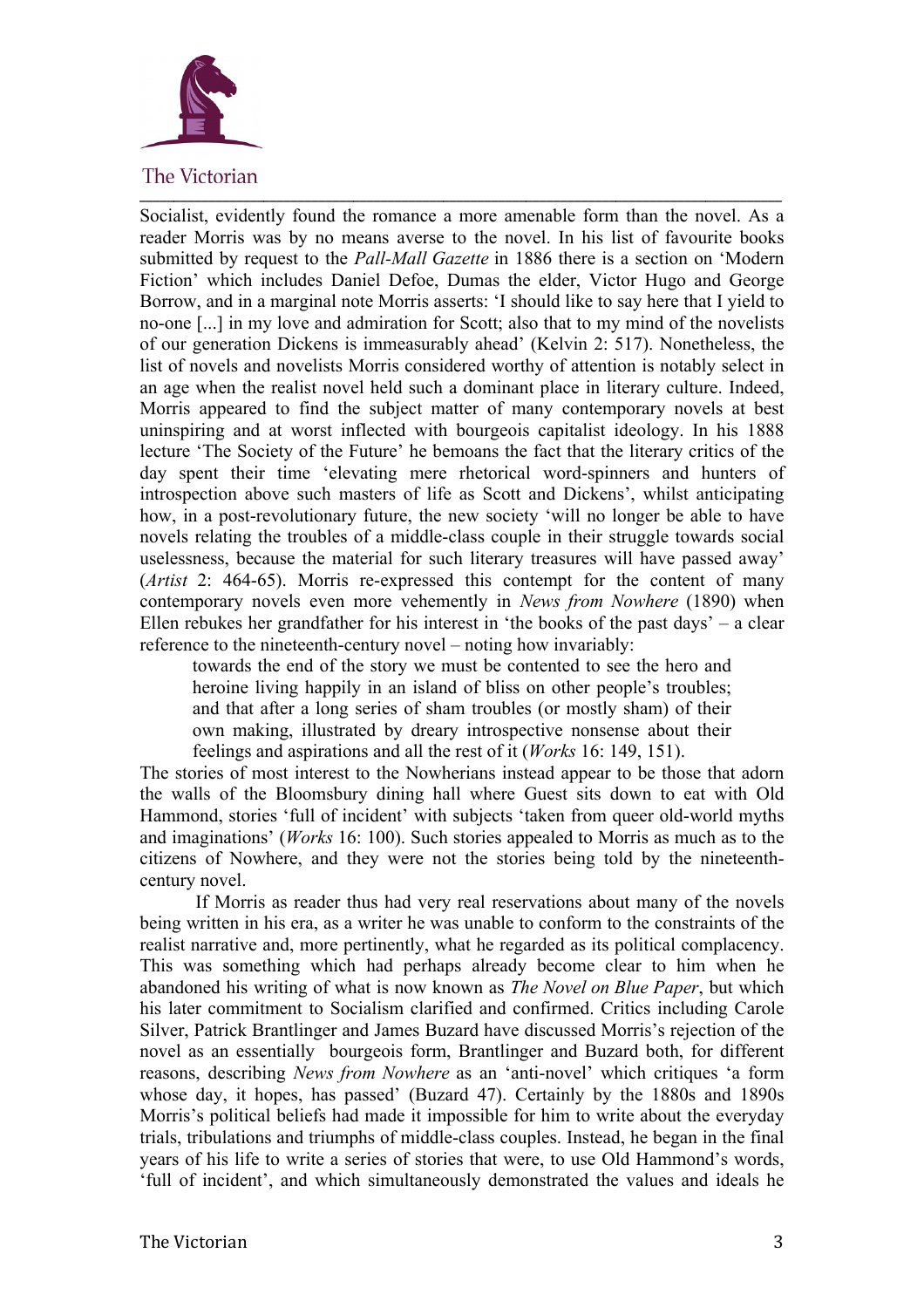

associated with Socialism. Morris himself referred to his final fictional works in his letters and diaries as simply 'stories' or 'tales', thus evading precise definition of them in terms of a specific literary form or genre, but inevitably there has been a desire to categorize them ever since. Fiona MacCarthy, Morris's most recent biographer, refers to these narratives as his '1890s' novels', and, even more surprisingly, as examples of 'early science fiction', but they are neither (ix-x). *The Well at the World's End* (1896) and *The Water of the Wondrous Isles* (1897) are certainly novel-length with fully developed, complex plots, and all these final narratives demonstrate the detailed attention to surroundings and the emotional and psychological realism we would expect from the nineteenth-century novel, but these aspects alone are not enough to justify defining them as such. Indeed they have as much in common with the fairy tale as they do with the novel, with their dwarfs, witch-wives and wise women of the woods, although May Morris recognized the problem in categorizing them narrowly in this way too, noting that these stories are 'very human' and that 'the men and women in them are by no means dim and impossible figures going through their tricks in a land of magic'. Instead, she concludes, 'they are the fairy-story of a modern mind', incorporating 'many subtleties' not usually associated with the traditional fairy tale (*Artist* 1: 506).

The general consensus in Morris scholarship is to refer to these late works as prose romances – a title applied to them by May Morris in *William Morris: Artist, Writer, Socialist* (1936) – and if we are to categorize and label these narratives, then they are certainly most closely aligned with the literary romance in terms of both content and structure. Carole Silver and Amanda Hodgson have indeed defined Morris's entire literary oeuvre in terms of the romance, with Hodgson claiming that 'his views and beliefs found natural and potent expression in this antiquated form' (10). Hodgson's description of the romance as 'antiquated' is however misleading; the romance mode, as W. R. J. Barron has emphasized, has always been endlessly adaptable and thus enduringly relevant – it is 'always eager for new worlds to conquer', and always willing to respond to changing social circumstances and ideals (*English* 7). Such adaptability meant that after he joined the Socialist movement in the 1880s Morris found the romance the best means of articulating his own political interests and concerns in literary terms. Indeed, Carole Silver claims that because of the influence of his politics, Morris's final works constitute 'a new literary genre' which she calls 'the socialist romance' ('Socialism Internalized' 126). Whilst Silver's term is in many ways a valid one, it inevitably tends to suggest that these stories serve as a vehicle for Socialist doctrine, and I would argue that their achievement is less prescriptive and more holistic than that appellation implies. Socialism was, for Morris, the means of becoming more fully human, and the romance was the mode which allowed the fullest exploration of what it means to be human, with all the challenges, aspirations, suffering, and achievements that entails. He did not in fact need to evolve a new literary genre because he found in the constituent elements of the romance and the values associated with it a pre-existing means of thinking through and commenting on the nature of his own commitment to Socialism and on the processes and values that underpinned revolutionary politics – the only politics for Morris that could establish a world in which everyone had the chance to develop their full human potential. Ultimately Morris recognized the romance as the literary form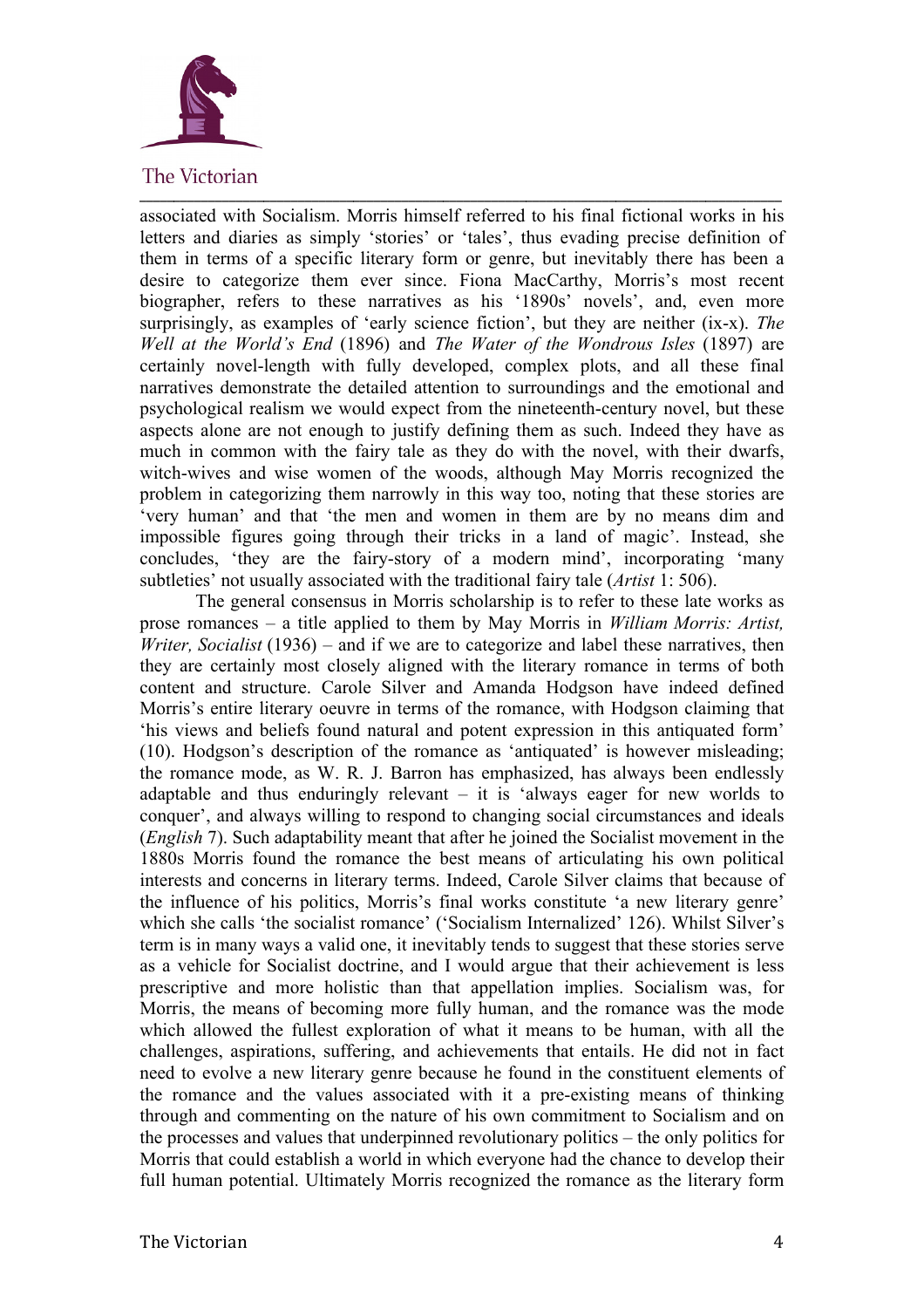

that was most open to the contemplation of possibilities and most interested in opportunities for transformation, both personal and social – an inherently radical form through which radical visions could be realized.

Such openness to possibilities is indeed inscribed in the very structure of the traditional quest romance with what Barron describes as its 'open-endedness and infinite rewritability' (*Arthur* 65). Eugene Vinaver has identified this as an essentially social aspect of the romance in its earliest manifestations, the intention being that writers would bequeath stories to their successors for them to continue, each narrative thread being capable of 'further lengthening', either by extension into the past or the future (12). The romance thereby anticipates a community of readers and writers – a community which extends through time as well as space – and it is easy to see how such communal inclusiveness would appeal to Morris as a Socialist. Indeed Morris's own romances share this quality in varying degrees, not least because each tale effectively ends with the protagonists in their youthful prime, the latter years of their lives being narrated briefly in summary. We are thus told of Hallblithe and Puny Fox at the end of *The Story of the Glittering Plain* (1891) that 'many deeds they did together, whereof the memory of men has failed' (*Works* 14: 324); *The Wood Beyond the World* (1894) concludes that 'of Walter and the Maid is no more to be told, saving that they begat between them goodly sons and fair daughters' (*Works* 17: 129-30), whilst the narrator of *The Water of the Wondrous Isles* asserts 'now when all this hath been said, we have no more to tell about this company of friends [...] save that their love never sundered, and that they lived without shame and died without fear' (*Works*  20:387). There is clearly plenty of scope for sequels to all the last romances, and even prequels to some, lending these narratives that freedom from 'limitation in time or space' which Vinaver sees as characteristic of the medieval prose romance (12). By refusing the closure usually associated with the nineteenth-century novel these tales have the potential to be truly communal, shared and developed across generations of writers and readers – or indeed listeners. For in the last romances, as demonstrated by the narrative voices of their concluding paragraphs, there is a sense of these being tales to be told. The 'memory of men' having failed to hand down the tale of Hallblithe's future deeds signifies Morris's alignment of his story with the oral tradition of folk and fairy tales, a tradition reiterated in the closing chapters of *The Sundering Flood* (1897) which are related to the gathered folk of Wethermel by the Old Carline who tells her listeners: 'I must pray your patience, as belike it may be somewhat long for a tale of one night's hall-glee: and on this night must the tale be begun and ended. Hearken then!' *(Works* 21: 196) This sense of tradition is intensified by the very language of the last romances, with their regular employment of archaic diction and syntax. As Norman Talbot has identified, the purpose of the archaisms in these romances is not merely 'decorative' but 'highly functional', establishing 'a continuum' of tellers and listeners and thereby identifying the stories as 'communal property' (17). These are thus tales ideally suited for telling in those thoroughly communal houses of the future which Morris envisaged in his lecture 'Art and Socialism' (1884), houses 'planned in the rational ancient way' with 'a big hall' in which the inhabitants would meet, eat and talk (*Works* 23: 199-200).

Buzard asserts that in *News from Nowhere* the telling of stories is deemed an 'eccentric hobby or childish pastime', making Nowhere 'a place inhospitable to story-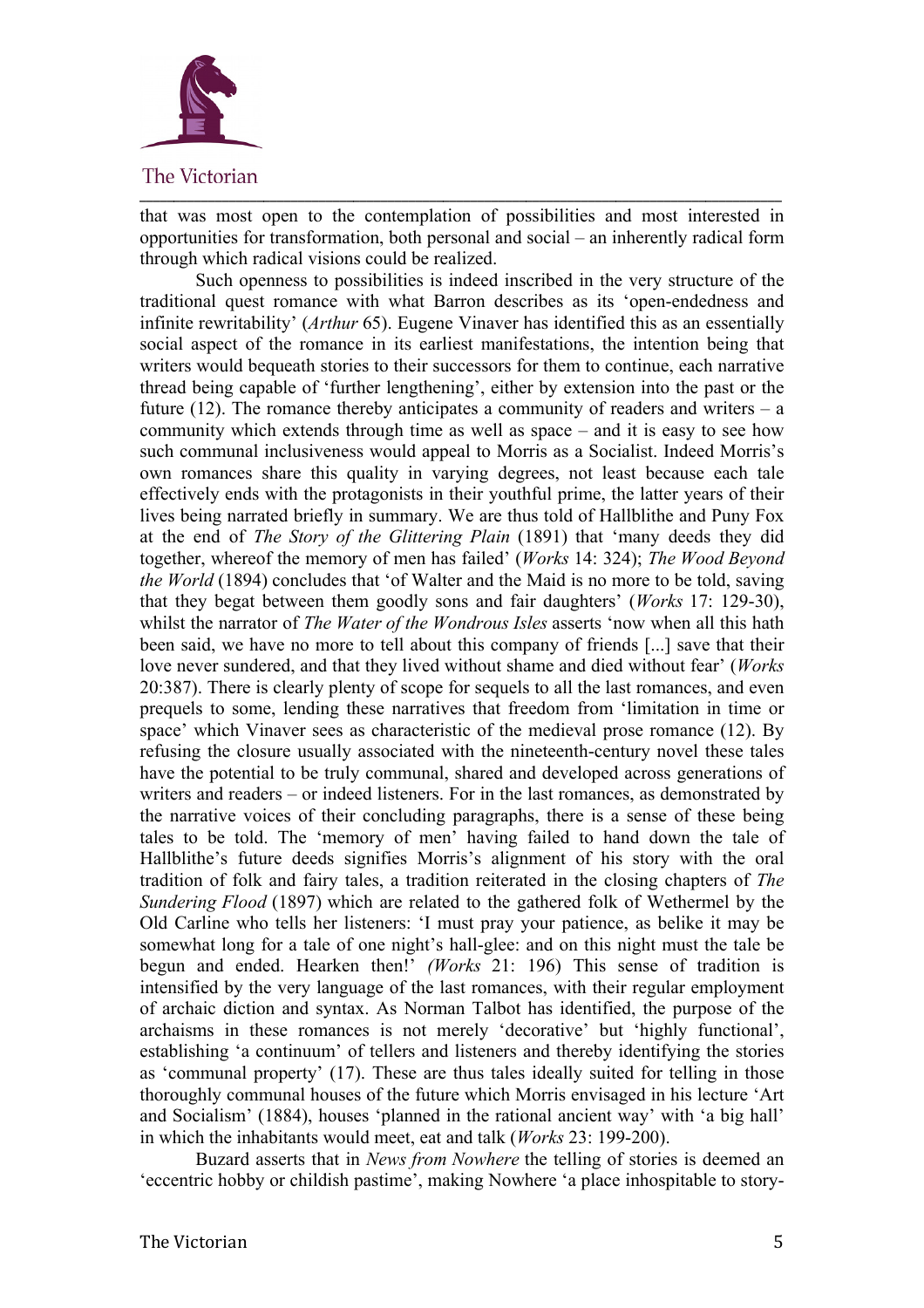

\_\_\_\_\_\_\_\_\_\_\_\_\_\_\_\_\_\_\_\_\_\_\_\_\_\_\_\_\_\_\_\_\_\_\_\_\_\_\_\_\_\_\_\_\_\_\_\_\_\_\_\_\_\_\_\_\_\_\_\_\_\_\_\_\_\_\_\_\_\_\_\_\_\_\_\_\_\_\_\_\_\_\_\_\_\_\_\_\_\_\_\_\_ telling' (465). If the status and function of stories are somewhat ambiguous in Nowhere, it is however worth remembering, as the subtitle proclaims, that this is 'An Epoch of Rest', after the turmoil of revolution, a period in which a relatively newfound ability to enjoy the details of everyday life predominates. It is interesting to speculate whether the future Nowhere might be more hospitable to the craft of tale telling, not least because in the romances Morris wrote immediately after *News from Nowhere* he is keen to emphasize the fundamentally social aspect of story-telling and its role in fostering a sense of a truly communal heritage and culture. Nonetheless Morris's last romances are written in and for a pre- rather than post-revolutionary society and there is a clear political dimension to his narrative approach in these works; the 'tale' is the form of 'the folk', and hence what Frederic Jameson describes as 'the irrepressible voice and expression of the underclasses of the great systems of domination' (105). In drawing upon these narrative traditions in his final works Morris sought to restore the social nature and function of story-telling whilst recognizing its subversive and revolutionary potential. He understood that stories have the capacity to inspire and transform, and to tell or listen to the tale can thus become an alternative yet powerful mode of political expression and engagement.

The stories best suited to this revolutionary purpose were, for Morris, as 'full of incident' as those depicted on the walls of the Bloomsbury dining hall in *News from Nowhere*, and here again he found the romance an appropriate vehicle. One of the characteristic features of the romance is its focus on action fuelled by a spirit of adventure, an attribute celebrated by Robert Louis Stevenson in his article 'A Gossip on Romance' published in *Longmans Magazine* in 1882. Stevenson laments in this article that:

English people of the present day are apt, I know not why, to look somewhat down on incident, and reserve their admiration for the clink of tea-spoons and the accents of the curate. It is thought clever to write a novel with no story at all, or at least with a very dull one.

It is a preference all the more surprising in that the traditional demand in literature for adventure, for 'fit and striking incident', is, Stevenson claims, as fundamental to the human condition as 'the desire for knowledge' and 'the desire for meat' (73, 74). It is the romance that best fulfils this need for Stevenson, although he also observes that it is the romance's willingness to depict the 'brute incident' which often appeals to the supposedly civilized reader (69). Nonetheless, in Morris's final narratives violence is never the aim of the protagonists, necessary though it might at times be, for these young men and women are motivated simply by a strong sense of adventure and a desire for new events and new calls to action; in *The Wood Beyond the World* an unhappily married Walter calls to mind 'that the world was wide and he but a young man', telling his father 'I would depart [...] and see other lands' (*Works* 17:2), whilst Ralph in *The Well at the World's End* is anxious 'to seek a wider land, and a more stirring life' than he has at Upmeads (*Works* 18: 3). This firm reliance on a spirit of adventure goes some way to explain the enduring appeal of the romance for Morris and in his final narratives May Morris observes how 'a large part of the reader's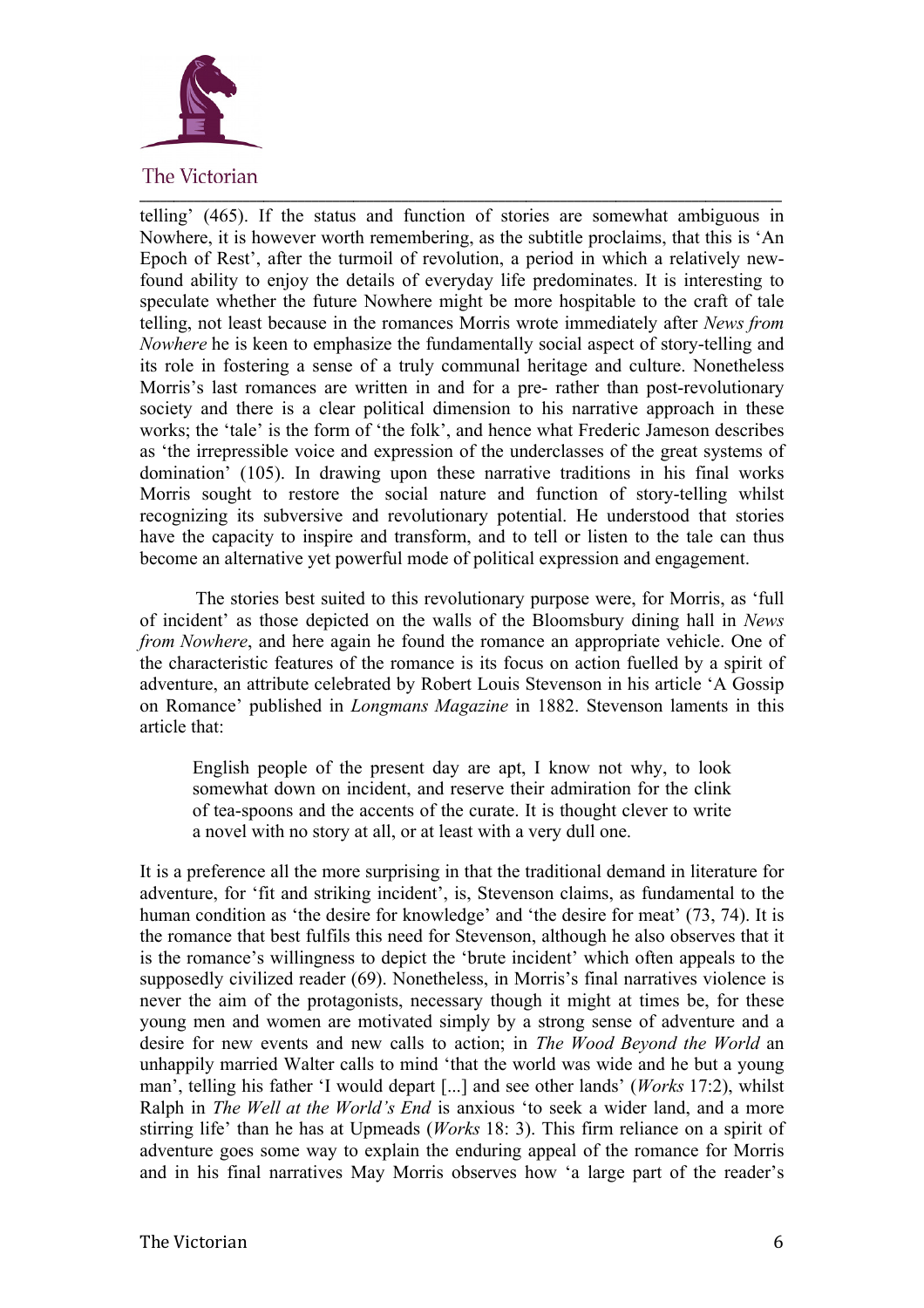

pleasure in these tales' comes from 'the narrator's enjoyment of the steady flow of romantic adventure and invention' (*Works* 17: xvi). Morris recognizes in these works that the adventure story is primarily about opportunity; to embark on an adventure is to relinquish what is safe and known in order to pursue new experiences and be receptive to new possibilities – to put oneself in the way of something better.

 Morris's delight in the adventure story was complemented by his tendency to conceive and approach his own varied projects and endeavours in this way. He memorably referred to the Kelmscott Press as his 'little typographical adventure', and his approach to Socialism was construed in a similar vein (Kelvin 3: 252). The process of social revolution was an 'enchanted wood' which Socialists must traverse if they were ever to reach 'the promised land' of Communism (*Artist* 2: 422), and in his poem 'The Message of the March Wind' (1885), the wind's message is that Socialists should 'Rise up on the morrow/And go on your ways towards the doubt and the strife', for ultimately this 'uprising to deeds shall be sweet' (*Works* 9: 123). And Morris desperately wanted to be part of such uprising to deeds, writing excitedly to Georgiana Burne-Jones in 1885: 'I rather wish I were thirty years younger: I want to see the game played out' (Kelvin 2: 426). Embarking on the 'adventure' of social revolution was thus in many ways an exciting and invigorating process for Morris, but he by no means underestimated the difficulties and sacrifices it would involve. It would mean leaving behind the secure and familiar – a rejection of the status quo in the pursuit of something better. The newly recruited Socialist would, Morris knew, have to relinquish the comfort of conformity and face disapproval and rejection for their commitment to the cause. 'You will run the risk of losing position, reputation, money, friends even', he warns his audience in his lecture 'Art and Socialism'; 'nor can I assure you that you will for ever escape scot-free from the attacks of open tyranny'. If they are prepared to join him in the Socialist movement, he affirms:

I can offer you a position which involves sacrifice; a position which will give you your America at home and make you inwardly sure that you are at least some use to the cause: and I earnestly beg you, those of you who are convinced of the justice of our cause, not to hang back from active participation in a struggle which, whoever helps or whoever abstains from helping, must beyond all doubt end at last in Victory! (*Works* 23: 214)

Morris spoke from his own experiences as a prominent public figure who had adopted a highly unorthodox position which entailed attacking the very class into which he was born, but he also spoke from a more emotionally intimate perspective. His close friend Edward Burne-Jones 'always regretted that Morris joined the Socialist Body', and indeed reflecting on his lack of support for Morris's political activism after his death, Burne-Jones claimed that it was 'the only time when I failed Morris'. Fortunately, as his wife Georgiana observed, 'Morris was strong enough to pursue his way alone' (2: 97).

His last romances allowed Morris to explore in fictional terms what it meant to commit unwaveringly in this way to a chosen course, despite the hardships it entailed, for as Northrop Frye has demonstrated, the romance contains 'a world of exciting adventures', but these adventures invariably involve 'separation, loneliness,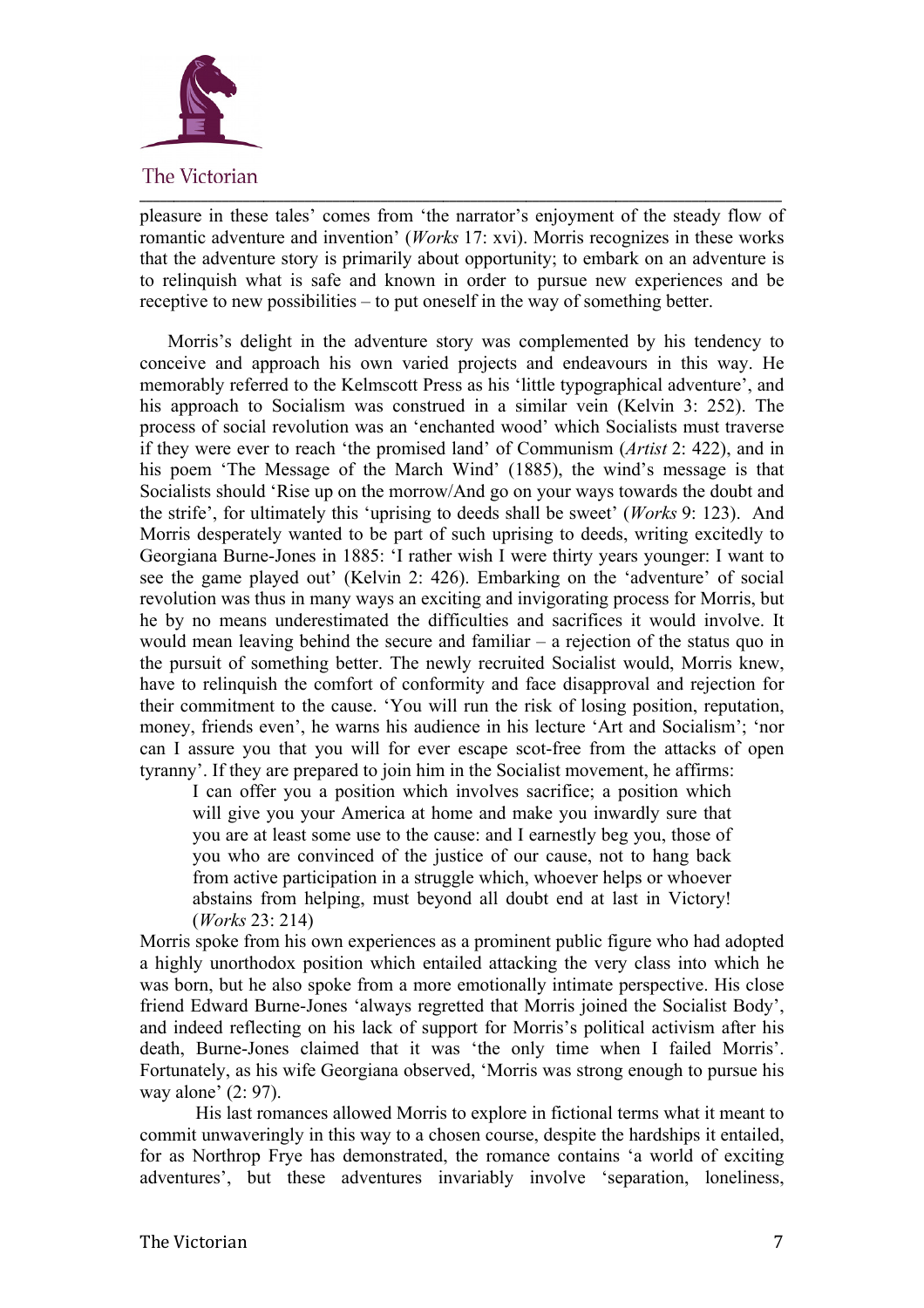

\_\_\_\_\_\_\_\_\_\_\_\_\_\_\_\_\_\_\_\_\_\_\_\_\_\_\_\_\_\_\_\_\_\_\_\_\_\_\_\_\_\_\_\_\_\_\_\_\_\_\_\_\_\_\_\_\_\_\_\_\_\_\_\_\_\_\_\_\_\_\_\_\_\_\_\_\_\_\_\_\_\_\_\_\_\_\_\_\_\_\_\_\_ humiliation', and even 'pain' (*Secular Scripture* 53). Several of the protagonists commence their adventures through acts of rebellion and departure which drive them from familiar territory and companions into personal journeys fraught with danger and uncertainty, as well as great personal suffering. Walter's adventures in *The Wood Beyond the World* and Ralph's quest in *The Well at the World's End* are indeed initiated by deliberate acts of disobedience. To reach the eponymous Wood, Walter must first abandon his position of authority amongst his father's men and the duty of avenging his father's death, whilst also rejecting a warning by the old man who has been there that he 'try no such adventure' as traversing the mountain pass that leads to the Wood (*Works* 17: 21). Similarly, Ralph leaves Upmeads surreptitiously and in direct defiance of an agreement that he will stay at home to fulfil the duties of a son and prospective ruler, confessing to his friends Clement and Katherine: 'my father and mother would have me stay at home when my brethren were gone, and that liketh me not; therefore am I come out to seek my luck in the world' (*Works* 18: 13). In each instance, these acts of rebellion move beyond the merely reactionary dynamic of adolescent disobedience and become the positive expression of the protagonists' determination to engage actively with their worlds – to risk the trials and rewards of the adventure.

This engagement expresses itself in the last romances through commitment to a particular quest and it is the quest, with its emphasis on progress towards a vision or objective, which forms the organizing structure and rhythmic momentum of these narratives. Here again Morris's literary and political affinity with the romance is evident in that the quest also provided a useful metaphor for Morris in defining the Socialist mission, and the virtues and attributes associated with the quest – action, commitment, sacrifice, courage, perseverance – were the virtues and attributes he regarded as essential for the political activist. And what motivates both the political quester and the questers of his last romances in their commitment to the task and the practice is desire. Gillian Beer claims that the romance 'remakes the world in the image of desire', a claim which emphasizes its close relationship with the utopian tradition in literature (79); A. L. Morton has written in similar terms that 'utopia is an image of desire', in that 'it will always be based on something that somebody actually wants' (11), and Morris himself acknowledges the close association between the two genres in calling *News from Nowhere* a 'Utopian Romance'. This alignment with the literary utopia through the central dynamic of desire reveals the political potential of the romance with its shared interest in transformation, and this was surely another of its attractions for Morris for whom the desire of a world transformed was the lifeblood of Socialism. Morris's political lectures are aimed at stirring such potent desire and concomitant action in his listeners – at what Miguel Abensour calls 'the education of desire', their purpose being, Abensour observes, to encourage their audiences 'to desire better, to desire more, and above all to desire otherwise' (145- 46).

This imperative to desire – but also to desire better, more and otherwise – is powerfully articulated in the last romances. For Northrop Frye, 'the quest-romance is the search of the libido or desiring self', and in Morris's final narratives desire is shown to be a powerful stimulus and motivation in the quest (*Anatomy* 193). But desire can also be problematic, as Fredric Jameson observes, in that in certain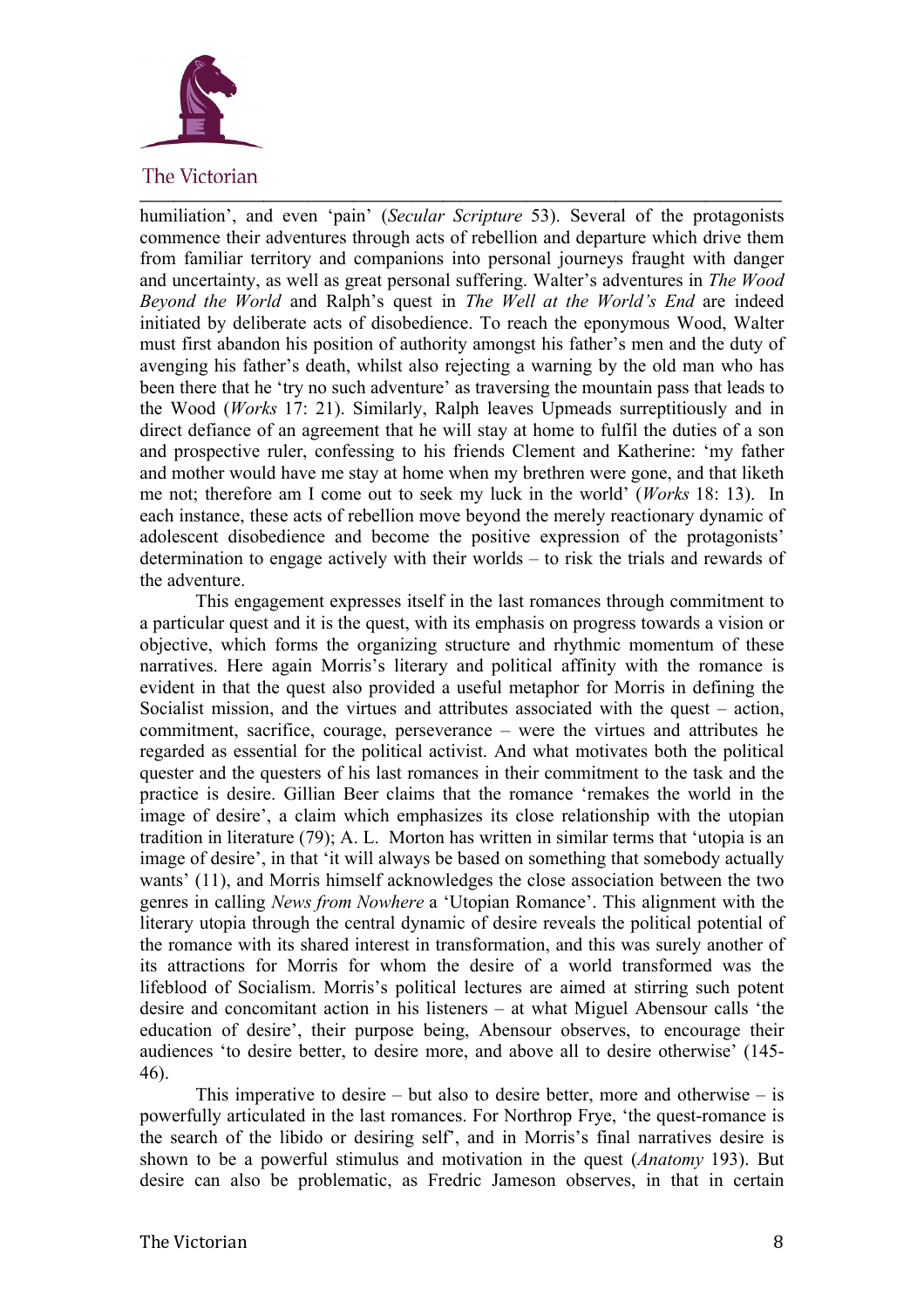

manifestations 'desire, like its paler and more well-behaved predecessor wishfulfilment, remains locked into the category of the individual subject' (68). This is best exemplified in *The Well at the World's End* in which Ralph, arguably the most desire-driven of Morris's protagonists, finds that his desire has to be re-educated and refocused in order to transcend a potentially destructive individualism and achieve a more constructive and social focus. Ralph's initial desire to leave his homeland and achieve great things in the wider world is temporarily but powerfully overwhelmed by his desire for the Lady of Abundance who he meets early in his journey. This is a desire which is intensely personal and sexual, and in which Ralph's own sense of purpose and identity is subsumed, so much so that on the Lady's death he withdraws into a self-absorbed grief and tells Richard the Red: 'I desire to die'. The perceptive and more experienced Richard replies: 'That way is open for thee on any day of the week. Why hast thou not taken it already?', and when Ralph cannot reply, he observes: 'Is it not because thou hopest to desire something; if not today, then tomorrow, or the next day or the next?' (*Works* 18: 212) Richard recognizes that desire is a fundamental part of the human condition – that even when desire seems dead, the hope of desiring again remains. Ralph's desire is eventually re-educated through his re-union with Ursula and his continuation on his quest for the Well at the World's End. Whilst the waters of the Well restore vitality and confer longevity, both clearly individual benefits, Ralph's immediate desire having drunk from the Well is to employ its gifts in action and service. 'I am grown eager for the road', he tells Ursula, having dreamed of his homeland, concluding of the dream: 'surely then it is calling me to deeds' (*Works* 19: 86).

Morris's last romances do not therefore advocate the sublimation of personal desire but rather the successful integration of this desire within the context of the social. It is in this fusion of the personal and the social – in the effective re-educating and re-focusing of desire – that Morris's adaptation of the romance to articulate his Socialist ideals is most clearly demonstrated. As Carole Silver notes, Morris 'dismisses the alternative aims of questers – treasure and empire – as unworthy of socialists', thereby distinguishing Morris's quest romances from those of contemporaries such as Robert Louis Stevenson or H. Rider Haggard (*Romances*  162). The aim of Morris's quests is rather to accommodate and apply personal achievements in processes of communal restoration and integration. Whilst the questing protagonists invariably achieve union with the beloved, those unions hold only limited value or meaning unless they lead to social engagement and social contribution, as demonstrated in the conversation between the Maid and Walter in *The Wood Beyond the World* when they have escaped from the enchanted Wood and the potential danger of the Bear Folk and are re-united in the wilderness. Walter is loathe to leave this wilderness, being on the brink of achieving his dominant desire of union with the Maid, asking her: 'where shall we find any place sweeter or happier than this?' But the Maid rejects what essentially constitutes a withdrawal from society, stating:

Beloved, I have deemed that it were good for us to go seek mankind as they live in the world, and to live amongst them. I will tell thee the soothe, to wit, that I long for this sorely. [...] I need the comfort of many people, and the throngs of the city (*Works* 17: 114).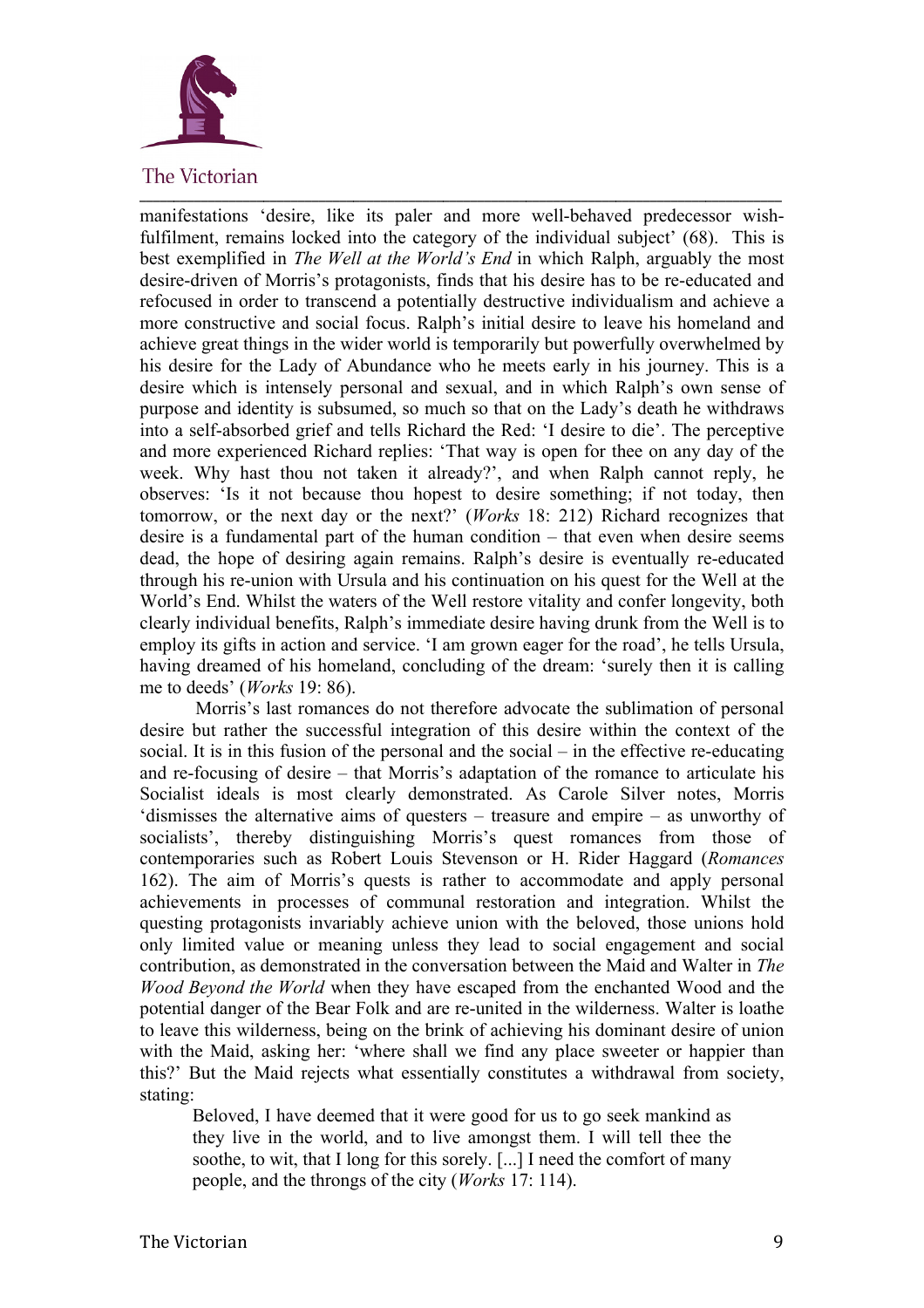

For the Maid, it is only through engagement with the social world, whatever its dangers, that she and Walter can fully achieve their personal potential and, more importantly, make a proper contribution. When they subsequently meet the warriors of the city of Stark-wall, Walter fears that life in the city 'shall be tangled unto us', to which the Maid retorts: 'then shall thy valiancy prevail to cleave the tangle for us. Or at the least, it shall leave a tale of thee behind, and I shall worship thee' (*Works* 17: 115). The emphasis for the Maid, as for Morris in his political lectures, is on doing and contributing, even if that is at great personal cost.

Morris's last romances in this way demonstrate how the concerns, desires and achievements of the individual can only be effectively expressed and consummated within the context of the social. In doing so they manifest what Ernst Bloch defines as the 'warm stream' of Marxism, 'that homeland of identity, in which neither man behaves towards the world, nor the world behaves towards man, as if towards a stranger' (1: 209). Ruth Levitas has noted the close connection between Morris and Bloch in this regard, in that the 'goal' of both is 'the transcendence of alienation', and such transcendence is clearly manifested in the last romances in which each of the protagonists ultimately confirms their identity in terms of both sexual union and social contribution (*Concept* 110). Furthermore, their 'homeland of identity' is, with one exception, found finally within the context of their original geographical homelands; Marcus Waithe observes that 'Morris unashamedly emphasizes the continued importance of the home and the household in the utopian situation', and home serves as the exemplar of the social in his final works (197). Hence, whilst Walter and the Maid construct a new homeland for themselves in Stark-wall, all the other protagonists of these narratives conclude their quests in the places of their birth. Hallblithe, sailing away from the Glittering Plain, rejoices 'that he was going home to his Kindred and the Roof of his Fathers of old time' (*Works* 14: 297), whilst Christopher in *Child Christopher and Goldilind the Fair* is 'eager well nigh unto weeping to behold his people that he should live amongst' on his return to Oakenrealm (*Works* 17: 251). In *The Water of the Wondrous Isles* we are told how Birdalone, on hearing of the town of Utterhay from which she was abducted as an infant, is aware of 'some memory of the earliest of her days' stirring within her and 'began to have a longing' to go there (*Works* 20: 262), whilst Osberne in *The Sundering Flood*, having helped to secure a new social order in the City of the Sundering Flood, requests of Sir Godrick: 'let me go back to my folk, and the land that I know and that endures before me when others have faded out' (*Works* 21: 184). The values of home and fellowship are thus articulated in these romances as both instinct and choice – as unconscious longing and conscious pursuit. It is a combination expressed potently through that dream of Upmeads that drinking of the Well at the World's End inspires in Ralph, and his subsequent declaration to Richard the Red:

Where then should I go save to the House of my Fathers, and the fields that fed them? What should I do but live amongst my people, warding them from evil, and loving them and giving them good counsel? (*Works*  19: 137)

In these last romances Morris invariably presents the dynamic of the return as progression rather than regression, for returning home always entails moving forward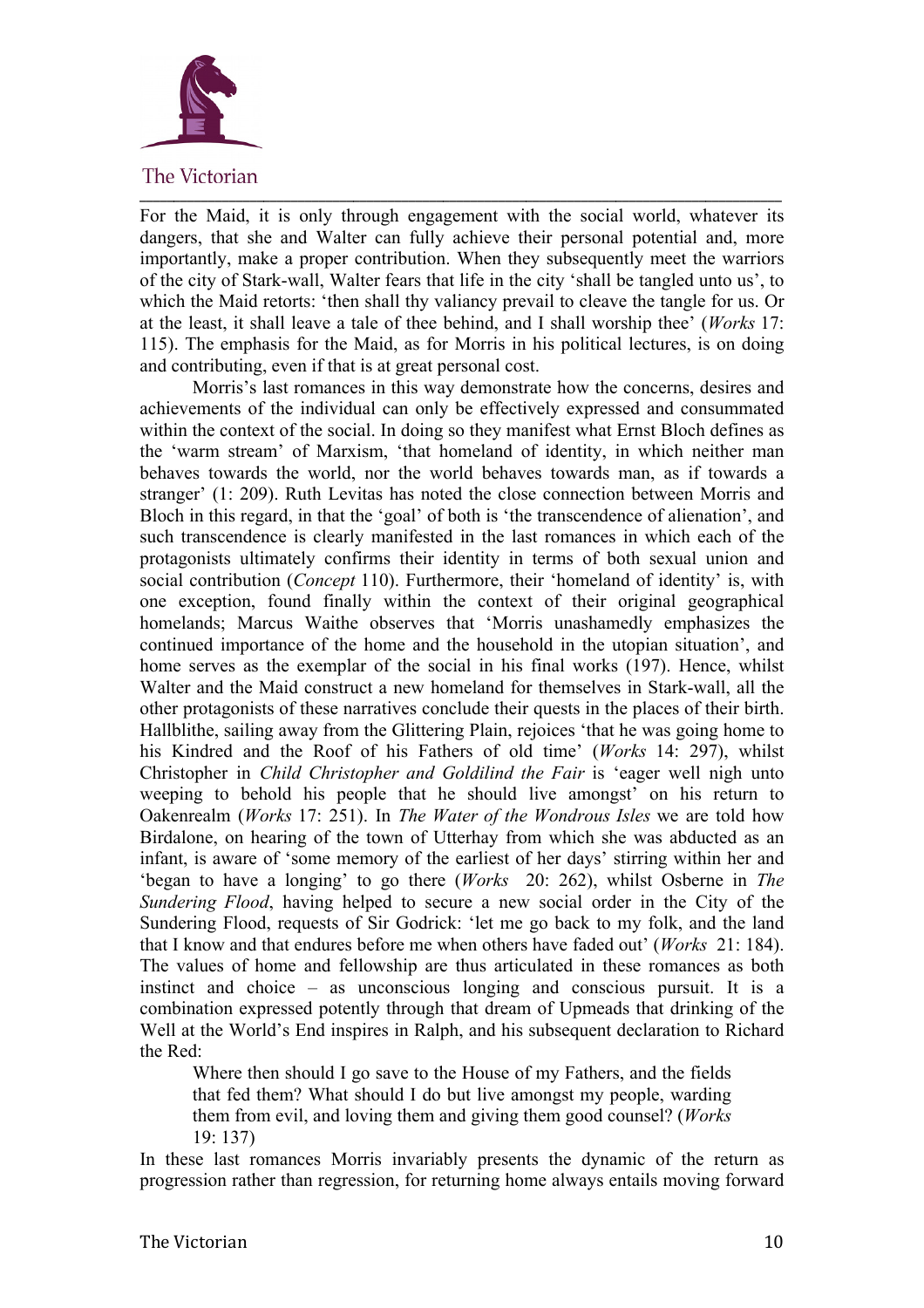

into new spheres of action and responsibility for his protagonists. If Morris's protagonists express themselves initially in acts of rebellion and departure, their quests invariably define their progress from positions of social alienation to social integration, and Morris emphasizes how their hard-won autonomy ultimately finds its most effective and dynamic expression within the social structures they transform and revitalize.

The last romances end with the completion of the quest, the fulfilment of desire and the establishment of social stability. Thus, a critic might argue, these are stories with fairytale endings, if not fairytale characters – and fairytale endings are not the stuff of politics. This was certainly George Bernard Shaw's view of Morris's final narratives, as expounded in his essay 'Morris as I Knew Him' (1936). Morris 'needed a refuge from reality' claims Shaw, particularly 'when his Socialist duties involved some specially grimy job in the police court or at the meetings of the [Socialist] League', and he admits 'I have used the Morris stories in that way myself, and found them perfectly effective' (xxix). But Shaw misses the fundamental point of these narratives. They are not about escape, they are about hope, an altogether more radical and constructive concept. If desire is the central motivation of Morris's quests, hope is the foundation on which it is built, for as Richard the Red suggests in his words to Ralph, hope - including the hope always to desire something - endures longer than any particular individual desire. The irrepressible energy of Morris's romances is to a large extent the irrepressible dynamic of hope and this hope is presented as a radical force in that it motivates the protagonists into revolutionary action in order to fulfil their desires. This union of hope and desire reaffirms the shared territory of the literary romance and the literary utopia. Levitas argues that 'utopia's strongest function, its claim to being important rather than a matter of esoteric fascination and charm, is its capacity to inspire the pursuit of a world transformed, to embody hope rather than simply desire' ('For Utopia' 28). It is an argument as relevant to Morris's last romances as it is to *News from Nowhere*, but one which also has deep significance for Morris's political as well as literary endeavours.

Hope was a crucial aspect of what Morris describes as his 'conversion' to Socialism as he emphasizes in his article 'How I Became a Socialist', written for *Justice*, the journal of the Social Democratic Federation, in 1894. Prior to joining the movement, Morris describes how he had 'a brief period of political radicalism during which I saw my ideal clear enough, but had no hope of any realization of it'. He continues:

That came to an end some months before I joined the (then) Democratic Federation, and the meaning of my joining that body was that I had conceived a hope of the realization of my ideal (*Works* 23: 277).

Morris recognized hope as an essentially active rather than passive force, a force which, as Levitas notes, seeks nothing less than transformation, 'for when people want a better life,' he wrote in a letter of 1891, 'I feel sure that they can have it' (Kelvin 3: 310). Here again the connections with Bloch are clear, in that Morris anticipates Bloch's emphasis on hope as a vital and dynamic force in shaping human experience. Hope 'is in love with success rather than failure', Bloch asserts:

Hope, superior to fear, is neither passive like the latter, nor locked into nothingness. The emotion of hope goes out of itself, makes people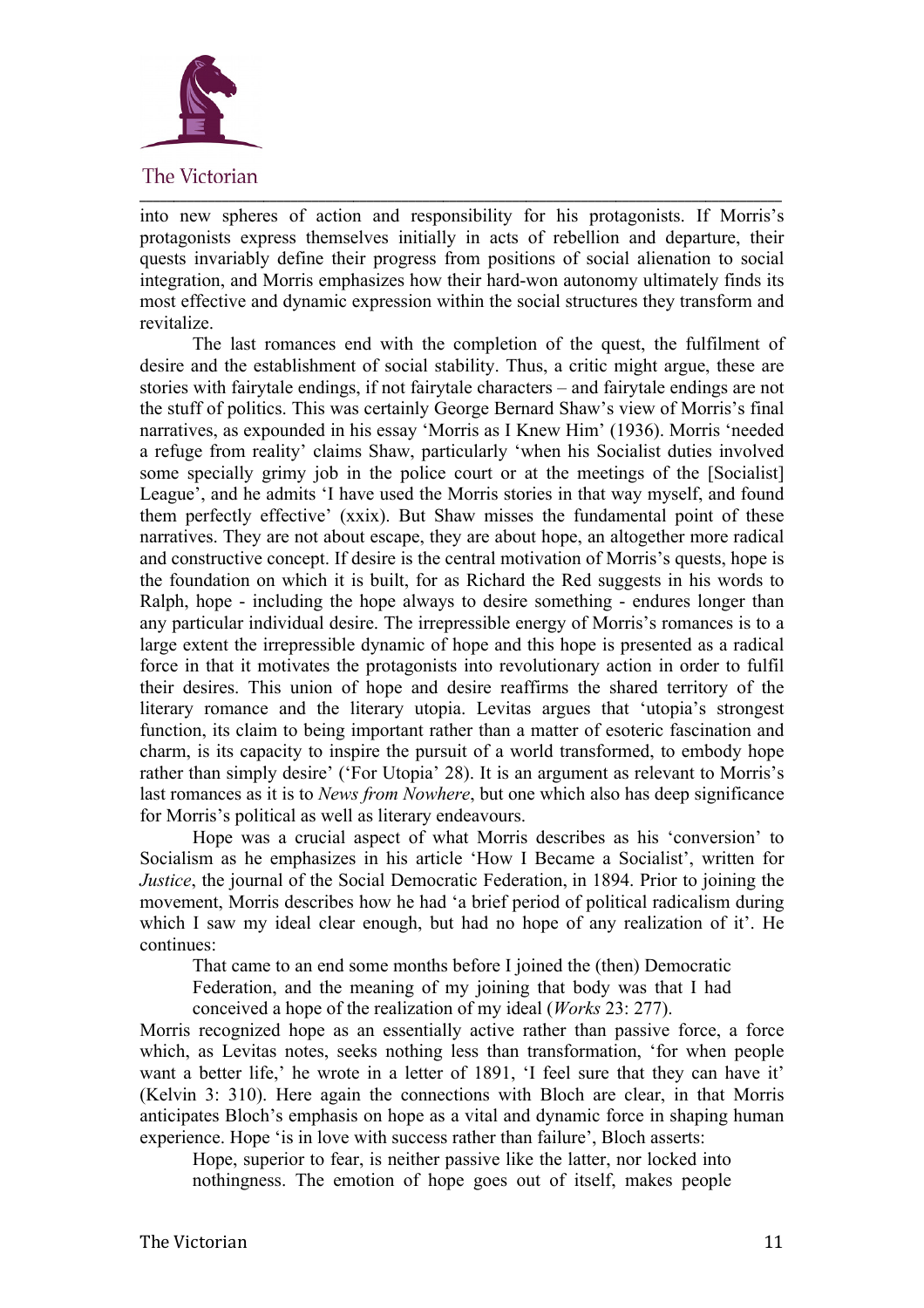

broad instead of confining them, cannot know nearly enough of what it is that makes them inwardly aimed, of what may be allied to them outwardly. The work of this emotion requires people who throw themselves actively into what is becoming, to which they themselves belong (1: 3).

Bloch's emphasis on hope as necessarily allied to action is exemplified in Morris's own commitment to the Socialist movement. In a letter to Georgiana Burne-Jones in 1883 he reassures her that she 'need not be anxious' about him joining the Democratic Federation, as it was then called, explaining how 'those who are in the thick of it, and trying to do something, are not likely to feel so much of the hope deferred which hangs about the cause as onlookers do' (Kelvin 2: 223). Hope was essential for the work of the Socialist, just as it was essential for the work of the artist, the craftsman and the writer – indeed the central criterion in distinguishing 'useful work' from 'useless toil' for Morris was the fact that 'one has hope in it, the other has not' (*Works* 23: 99). In his last romances Morris purposefully created work that had 'hope in it' and that would thus align his artistic and political ideals. Such stories affect the reader, Morris claimed, by 'raising his life above the daily tangle of small things that wearies him, to the level of the heroism which they represent' (*Works* 22: 176). In doing so, they serve as inspiration rather than escapism – as a call to engage rather than to withdraw.

This call to courageous engagement demanded by hope was perhaps the most important and enduring of Morris's messages as a writer and a Socialist, and it is thus appropriate that it finds its most poignant expression in his very last story, *The Sundering Flood*, which he worked on in the final days before his death. Osberne and Elfhild have 'lived on in hope' that one day they would be united, despite the Sundering Flood, but Osberne recognises that it is only by translating that hope into action that it has any chance of being fulfilled (*Works* 21: 242). He thus determines to leave his homeland and undertake a perilous and uncertain quest in order to find Elfhild who dwells on the other side of the impassable river, asking her: 'how might it ever come about that we might meet bodily if I abode ever at Wethermel and the Dale in peace and quietness, while thou dwelt still with thy carlines on the other side of this fierce stream?' (*Works* 21: 80) As the Old Carline later relates, it is their 'truth and good-faith and constancy' but also their enduring 'hope without reward' which sustains them through great personal danger and suffering over the five years they are separated, and which secures their eventual union; in the days of joy that follow Osberne tells his kinsfolk, 'now forsooth is no hope in my heart, for all the hope has budded and blossomed and fruited' (*Works* 21: 190-91, 245).

Morris's last romances are his final statement, as a writer and a Socialist, on the necessity of hope, and they are no less worthy of consideration than *News from Nowhere* in that they show that hope 'budded and blossomed and fruited' rather than deferred. Converting the majority of men and women to Socialism was, Morris acknowledged in his lecture 'Communism', 'such a big thing to bring about, that it will take a long time to do so', but did that mean Socialists were 'to give up all hope' of educating people in Socialism?' 'Surely not', concludes Morris; 'let us use all means possible for drawing them into Socialism, so that they may at last find themselves in such a position that they understand themselves to be face to face with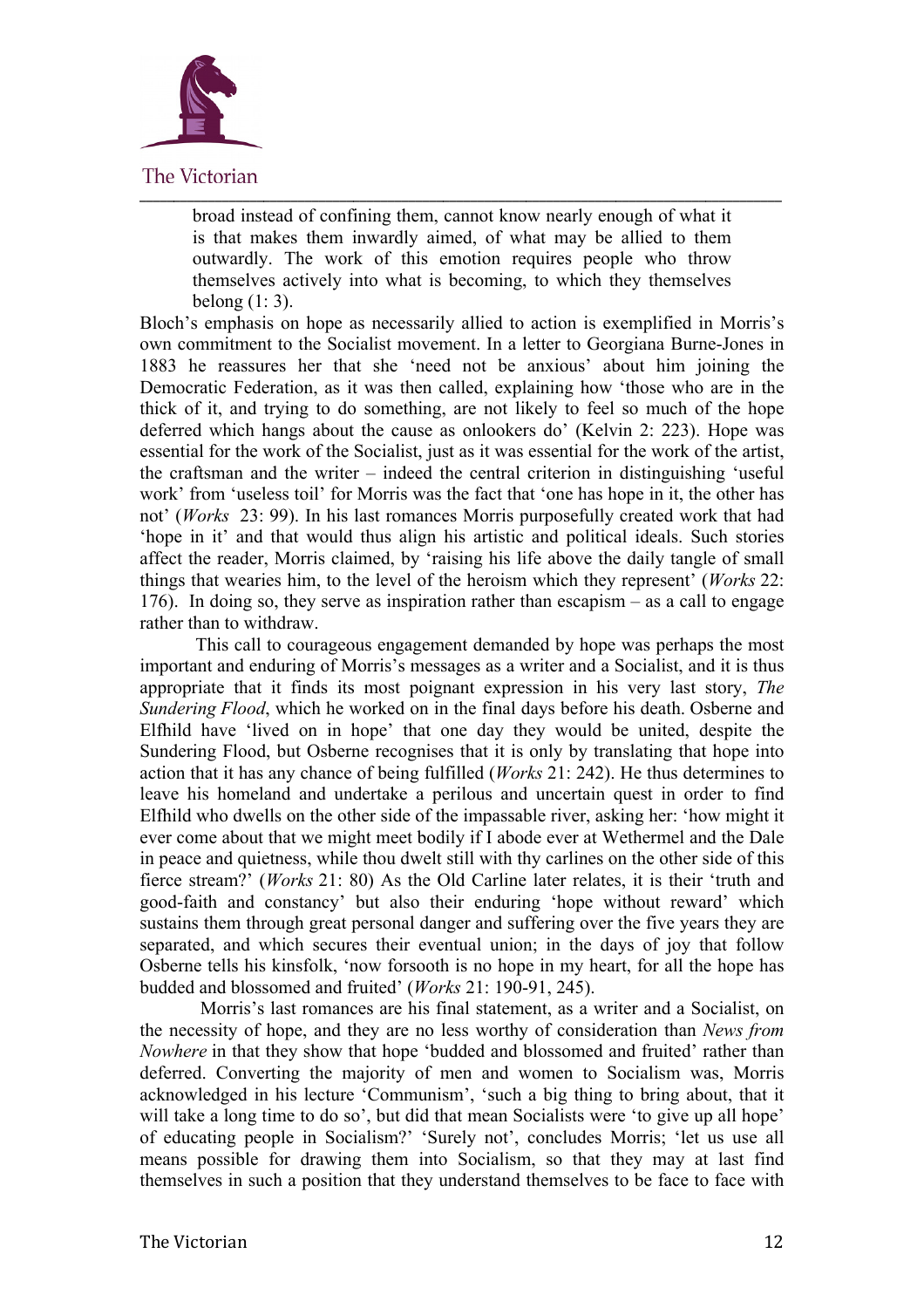

false society, themselves the only possible elements of true society'. Indeed, Morris goes on to assert: 'I must hope that we can instil into the mass of people some spirit of expectation, however vague, beyond the needs of the year' (*Works* 23: 266, 269, 270). For Socialists, Morris thus insists, hope is not a choice but an obligation, a point reiterated more recently by Raymond Williams who, in his assessment of the progress and setbacks of Socialism in the twentieth century, concludes: 'We must speak for hope' (322). It was a willingness not only to speak for hope, but also to act for hope, that defined Morris's Socialism, and in his last romances he shows us what that might mean.

## Works Cited

- Abensour, Miguel. 'William Morris: The Politics of Romance'. In Max Blechman, ed. *Revolutionary Romanticism*. San Francisco: City Lights Books, 1999, 125-161
- Barron, W. R. J. *English Medieval Romance.* London: Longmans 1987 - - *The Arthur of the English*. Cardiff: University of Wales Press, 2001
- Beer, Gillian. *The Romance.* London: Methuen, 1970
- Bloch, Ernst. *The Principle of Hope*. Translated by Neville Plaice, Stephen Plaice and Paul Knight. 3 vols. Oxford: Basil Blackwell, 1986
- Brantlinger, Patrick. '*News from Nowhere*: Morris's Socialist Anti-Novel.' *Victorian Studies* 19, no. 1 (Autumn 1975): 35-49
- Burne-Jones, Georgiana. *Memorials of Edward Burne-Jones*. 2 vols. London: Macmillan and Co., 1904

Buzard, James. 'Ethnography as Interruption: *News from Nowhere*, Narrative, and the Modern Romance of Authority.' *Victorian Studies* 40, no.3 (Spring 1997): 445-474

- Frye, Northrop. *The Secular Scripture*: *A Study of the Structure of the Romance*. Cambridge, Mass.: Harvard University Press, 1976
	- - *Anatomy of Criticism.* Princeton: Princeton University Press ,1957
- Hodgson, Amanda. *The Romance of William Morris.* Cambridge: Cambridge University Press, 1987
- Jameson, Fredric. *The Political Unconscious.* London: Routledge, 1989